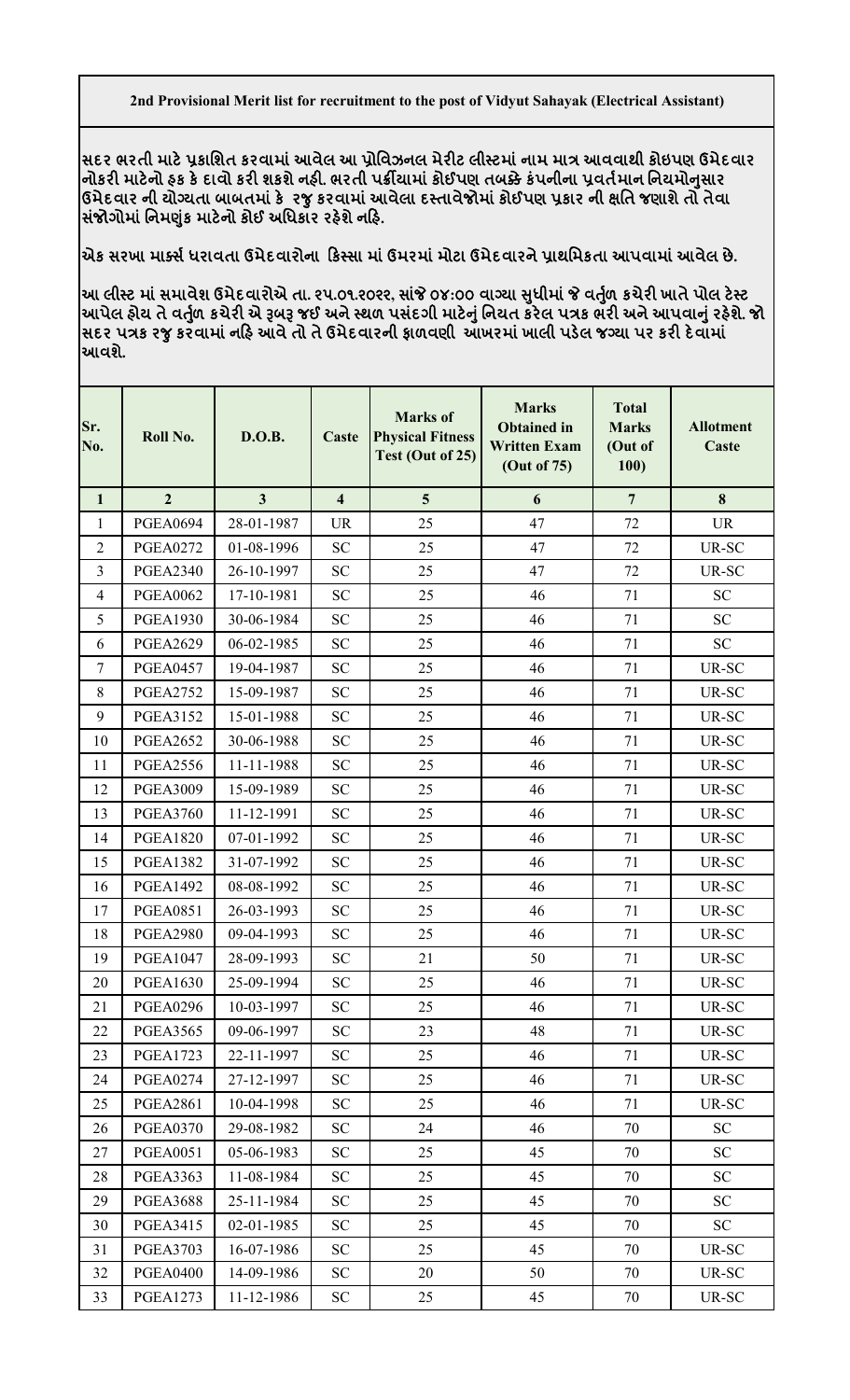| 34 | <b>PGEA0687</b> | 11-06-1987 | <b>SC</b>   | 25 | 45 | 70 | UR-SC          |
|----|-----------------|------------|-------------|----|----|----|----------------|
| 35 | <b>PGEA1699</b> | 06-09-1987 | SC          | 25 | 45 | 70 | UR-SC          |
| 36 | <b>PGEA1694</b> | 16-09-1987 | <b>SC</b>   | 25 | 45 | 70 | UR-SC          |
| 37 | <b>PGEA2964</b> | 11-06-1989 | SC          | 25 | 45 | 70 | UR-SC          |
| 38 | <b>PGEA4108</b> | 25-08-1989 | <b>SC</b>   | 25 | 45 | 70 | UR-SC          |
| 39 | <b>PGEA0810</b> | 11-10-1989 | <b>UR</b>   | 25 | 45 | 70 | <b>UR</b>      |
| 40 | <b>PGEA2506</b> | 13-09-1990 | <b>SC</b>   | 25 | 45 | 70 | UR-SC          |
| 41 | <b>PGEA0454</b> | 01-01-1991 | SC          | 25 | 45 | 70 | UR-SC          |
| 42 | <b>PGEA3137</b> | 13-05-1991 | <b>SC</b>   | 25 | 45 | 70 | UR-SC          |
| 43 | <b>PGEA1104</b> | 28-07-1991 | <b>SC</b>   | 25 | 45 | 70 | UR-SC          |
| 44 | <b>PGEA4032</b> | 20-10-1991 | <b>UR</b>   | 25 | 45 | 70 | <b>UR</b>      |
| 45 | <b>PGEA0463</b> | 13-01-1992 | SC          | 25 | 45 | 70 | UR-SC          |
| 46 | <b>PGEA1339</b> | 11-05-1992 | <b>SC</b>   | 25 | 45 | 70 | UR-SC          |
| 47 | <b>PGEA1814</b> | 06-07-1992 | SC          | 25 | 45 | 70 | UR-SC          |
| 48 | <b>PGEA2962</b> | 15-08-1992 | <b>SC</b>   | 25 | 45 | 70 | UR-SC          |
| 49 | <b>PGEA3513</b> | 15-05-1993 | <b>UR</b>   | 25 | 45 | 70 | <b>UR</b>      |
| 50 | <b>PGEA2077</b> | 11-07-1993 | <b>SC</b>   | 25 | 45 | 70 | UR-SC          |
| 51 | <b>PGEA4046</b> | 07-08-1993 | <b>SC</b>   | 25 | 45 | 70 | UR-SC          |
| 52 | <b>PGEA0872</b> | 02-12-1993 | <b>SC</b>   | 25 | 45 | 70 | UR-SC          |
| 53 | <b>PGEA1153</b> | 23-09-1994 | <b>SC</b>   | 25 | 45 | 70 | UR-SC          |
| 54 | <b>PGEA3833</b> | 05-10-1994 | <b>SC</b>   | 25 | 45 | 70 | UR-SC          |
| 55 | <b>PGEA4146</b> | 05-10-1994 | <b>SC</b>   | 25 | 45 | 70 | UR-SC          |
| 56 | <b>PGEA2187</b> | 27-05-1995 | SC          | 25 | 45 | 70 | UR-SC          |
| 57 | <b>PGEA0553</b> | 18-06-1995 | <b>UR</b>   | 25 | 45 | 70 | <b>UR</b>      |
| 58 | <b>PGEA1501</b> | 02-07-1995 | <b>SC</b>   | 25 | 45 | 70 | UR-SC          |
| 59 | <b>PGEA2119</b> | 31-08-1995 | ${\rm SC}$  | 25 | 45 | 70 | UR-SC          |
| 60 | <b>PGEA3245</b> | 12-01-1996 | <b>SC</b>   | 25 | 45 | 70 | UR-SC          |
| 61 | <b>PGEA1026</b> | 30-08-1997 | <b>SEBC</b> | 25 | 45 | 70 | <b>UR-SEBC</b> |
| 62 | <b>PGEA4163</b> | 15-09-1997 | <b>SEBC</b> | 25 | 45 | 70 | <b>UR-SEBC</b> |
| 63 | <b>PGEA3154</b> | 22-12-1997 | SC          | 25 | 45 | 70 | UR-SC          |
| 64 | <b>PGEA3068</b> | 27-12-1997 | <b>SEBC</b> | 25 | 45 | 70 | <b>UR-SEBC</b> |
| 65 | <b>PGEA2993</b> | 06-10-1998 | <b>SEBC</b> | 25 | 45 | 70 | <b>UR-SEBC</b> |
| 66 | <b>PGEA0912</b> | 05-05-1999 | <b>SEBC</b> | 25 | 45 | 70 | UR-SEBC        |
| 67 | <b>PGEA4176</b> | 22-10-1981 | SC          | 25 | 44 | 69 | <b>SC</b>      |
| 68 | <b>PGEA0344</b> | 01-07-1983 | SC          | 25 | 44 | 69 | SC             |
| 69 | <b>PGEA3315</b> | 20-04-1984 | <b>SEBC</b> | 25 | 44 | 69 | <b>SEBC</b>    |
| 70 | <b>PGEA3209</b> | 08-11-1984 | <b>SEBC</b> | 25 | 44 | 69 | <b>SEBC</b>    |
| 71 | <b>PGEA1822</b> | 15-01-1985 | <b>SEBC</b> | 24 | 45 | 69 | <b>SEBC</b>    |
| 72 | <b>PGEA3086</b> | 09-07-1985 | <b>SEBC</b> | 25 | 44 | 69 | <b>SEBC</b>    |
| 73 | <b>PGEA1529</b> | 09-10-1985 | <b>SEBC</b> | 25 | 44 | 69 | <b>SEBC</b>    |
| 74 | <b>PGEA2215</b> | 15-10-1985 | <b>SC</b>   | 25 | 44 | 69 | <b>SC</b>      |
| 75 | <b>PGEA3001</b> | 05-12-1985 | SC          | 25 | 44 | 69 | <b>SC</b>      |
| 76 | <b>PGEA3180</b> | 27-01-1986 | <b>SEBC</b> | 25 | 44 | 69 | <b>SEBC</b>    |
| 77 | <b>PGEA3907</b> | 02-06-1986 | <b>SEBC</b> | 25 | 44 | 69 | <b>SEBC</b>    |
| 78 | <b>PGEA0090</b> | 07-07-1986 | <b>SEBC</b> | 25 | 44 | 69 | <b>UR-SEBC</b> |
| 79 | <b>PGEA3103</b> | 17-10-1986 | <b>SC</b>   | 25 | 44 | 69 | UR-SC          |
| 80 | <b>PGEA2604</b> | 02-02-1987 | SC          | 25 | 44 | 69 | UR-SC          |
| 81 | <b>PGEA1938</b> | 28-05-1987 | <b>SEBC</b> | 25 | 44 | 69 | UR-SEBC        |
| 82 | <b>PGEA0188</b> | 13-06-1987 | <b>SEBC</b> | 25 | 44 | 69 | <b>UR-SEBC</b> |
| 83 | <b>PGEA2217</b> | 07-07-1987 | <b>SEBC</b> | 25 | 44 | 69 | UR-SEBC        |
| 84 | <b>PGEA0648</b> | 14-09-1987 | <b>UR</b>   | 25 | 44 | 69 | <b>UR</b>      |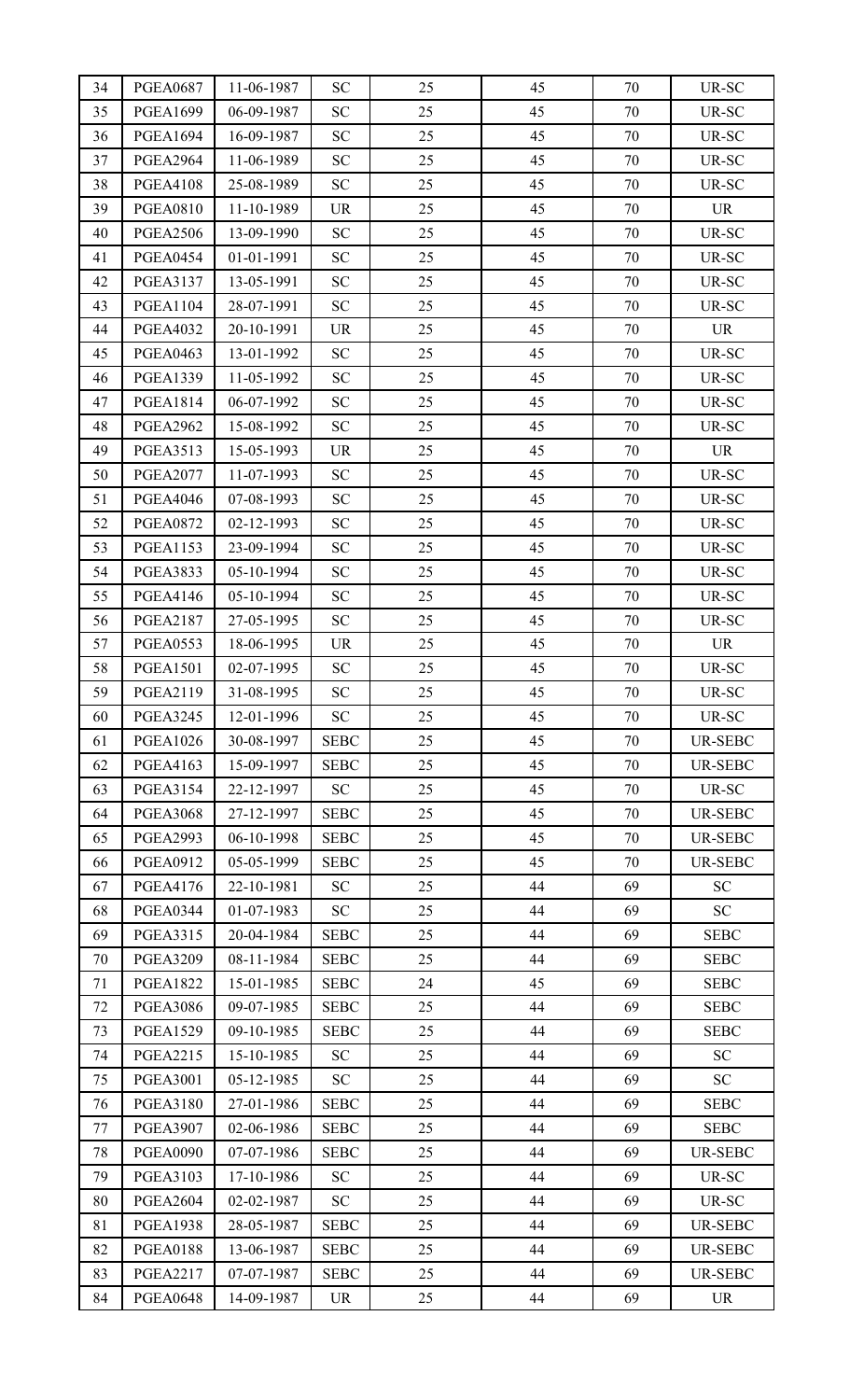| 85  | <b>PGEA1828</b> | 24-09-1987 | <b>SC</b>   | 25 | 44 | 69 | UR-SC          |
|-----|-----------------|------------|-------------|----|----|----|----------------|
| 86  | <b>PGEA0723</b> | 29-10-1987 | SC          | 25 | 44 | 69 | UR-SC          |
| 87  | <b>PGEA3427</b> | 10-06-1988 | <b>SEBC</b> | 23 | 46 | 69 | UR-SEBC        |
| 88  | <b>PGEA0122</b> | 02-08-1988 | <b>SC</b>   | 25 | 44 | 69 | UR-SC          |
| 89  | <b>PGEA3442</b> | 03-11-1988 | <b>SC</b>   | 25 | 44 | 69 | UR-SC          |
| 90  | <b>PGEA1842</b> | 01-06-1989 | <b>SEBC</b> | 25 | 44 | 69 | <b>UR-SEBC</b> |
| 91  | <b>PGEA3373</b> | 26-06-1989 | <b>SEBC</b> | 25 | 44 | 69 | <b>UR-SEBC</b> |
| 92  | <b>PGEA1918</b> | 30-07-1989 | <b>SEBC</b> | 25 | 44 | 69 | <b>UR-SEBC</b> |
| 93  | <b>PGEA1337</b> | 07-08-1989 | <b>SEBC</b> | 25 | 44 | 69 | <b>UR-SEBC</b> |
| 94  | <b>PGEA1656</b> | 26-08-1989 | <b>SEBC</b> | 25 | 44 | 69 | <b>UR-SEBC</b> |
| 95  | <b>PGEA3754</b> | 01-10-1989 | <b>SC</b>   | 25 | 44 | 69 | UR-SC          |
| 96  | <b>PGEA3648</b> | 22-10-1989 | <b>SEBC</b> | 25 | 44 | 69 | UR-SEBC        |
| 97  | <b>PGEA1099</b> | 18-12-1989 | <b>SEBC</b> | 25 | 44 | 69 | UR-SEBC        |
| 98  | <b>PGEA0186</b> | 08-04-1990 | <b>SEBC</b> | 25 | 44 | 69 | UR-SEBC        |
| 99  | <b>PGEA1978</b> | 08-04-1990 | SC          | 25 | 44 | 69 | UR-SC          |
| 100 | <b>PGEA3443</b> | 19-04-1990 | <b>SEBC</b> | 24 | 45 | 69 | UR-SEBC        |
| 101 | <b>PGEA3758</b> | 29-07-1990 | <b>SC</b>   | 25 | 44 | 69 | UR-SC          |
| 102 | <b>PGEA3750</b> | 04-09-1990 | <b>SC</b>   | 25 | 44 | 69 | UR-SC          |
| 103 | <b>PGEA4095</b> | 13-10-1990 | <b>SEBC</b> | 25 | 44 | 69 | <b>UR-SEBC</b> |
| 104 | <b>PGEA2465</b> | 04-04-1991 | <b>SEBC</b> | 25 | 44 | 69 | <b>UR-SEBC</b> |
| 105 | <b>PGEA0640</b> | 01-06-1991 | SC          | 25 | 44 | 69 | UR-SC          |
| 106 | <b>PGEA1111</b> | 05-06-1991 | <b>SEBC</b> | 25 | 44 | 69 | UR-SEBC        |
| 107 | <b>PGEA3356</b> | 17-07-1991 | SC          | 25 | 44 | 69 | UR-SC          |
| 108 | <b>PGEA1498</b> | 13-08-1991 | <b>SC</b>   | 25 | 44 | 69 | UR-SC          |
| 109 | <b>PGEA0991</b> | 16-10-1991 | <b>SEBC</b> | 25 | 44 | 69 | <b>UR-SEBC</b> |
| 110 | <b>PGEA3756</b> | 17-11-1991 | <b>SC</b>   | 25 | 44 | 69 | UR-SC          |
| 111 | <b>PGEA1374</b> | 14-12-1991 | <b>SEBC</b> | 25 | 44 | 69 | <b>UR-SEBC</b> |
| 112 | <b>PGEA1810</b> | 19-03-1992 | <b>SEBC</b> | 25 | 44 | 69 | UR-SEBC        |
| 113 | <b>PGEA0116</b> | 26-04-1992 | <b>SEBC</b> | 25 | 44 | 69 | <b>UR-SEBC</b> |
| 114 | <b>PGEA0459</b> | 10-06-1992 | SC          | 25 | 44 | 69 | UR-SC          |
| 115 | <b>PGEA0526</b> | 09-08-1992 | <b>SEBC</b> | 25 | 44 | 69 | UR-SEBC        |
| 116 | <b>PGEA0836</b> | 16-08-1992 | <b>SC</b>   | 25 | 44 | 69 | UR-SC          |
| 117 | <b>PGEA2171</b> | 01-09-1992 | SC          | 25 | 44 | 69 | UR-SC          |
| 118 | <b>PGEA0763</b> | 17-09-1992 | <b>SEBC</b> | 25 | 44 | 69 | UR-SEBC        |
| 119 | <b>PGEA3208</b> | 21-09-1992 | SC          | 25 | 44 | 69 | UR-SC          |
| 120 | <b>PGEA2977</b> | 21-11-1992 | <b>SEBC</b> | 25 | 44 | 69 | <b>UR-SEBC</b> |
| 121 | <b>PGEA0770</b> | 14-01-1993 | <b>SEBC</b> | 25 | 44 | 69 | UR-SEBC        |
| 122 | <b>PGEA2527</b> | 08-03-1993 | <b>SC</b>   | 25 | 44 | 69 | UR-SC          |
| 123 | <b>PGEA3581</b> | 10-04-1993 | <b>SC</b>   | 25 | 44 | 69 | UR-SC          |
| 124 | <b>PGEA0304</b> | 01-06-1993 | <b>UR</b>   | 25 | 44 | 69 | <b>UR</b>      |
| 125 | <b>PGEA2683</b> | 28-06-1993 | <b>SEBC</b> | 25 | 44 | 69 | <b>UR-SEBC</b> |
| 126 | <b>PGEA3237</b> | 18-07-1993 | <b>SC</b>   | 25 | 44 | 69 | UR-SC          |
| 127 | <b>PGEA2033</b> | 28-08-1993 | <b>SEBC</b> | 25 | 44 | 69 | <b>UR-SEBC</b> |
| 128 | <b>PGEA1912</b> | 02-10-1993 | <b>SEBC</b> | 25 | 44 | 69 | UR-SEBC        |
| 129 | <b>PGEA1198</b> | 20-10-1993 | <b>SEBC</b> | 25 | 44 | 69 | UR-SEBC        |
| 130 | <b>PGEA1411</b> | 14-11-1993 | <b>SEBC</b> | 25 | 44 | 69 | UR-SEBC        |
| 131 | <b>PGEA2680</b> | 23-02-1994 | <b>SC</b>   | 25 | 44 | 69 | UR-SC          |
| 132 | <b>PGEA2989</b> | 01-06-1994 | <b>SEBC</b> | 25 | 44 | 69 | <b>SEBC</b>    |
| 133 | <b>PGEA0470</b> | 25-06-1994 | <b>SEBC</b> | 25 | 44 | 69 | <b>SEBC</b>    |
| 134 | <b>PGEA3832</b> | 29-07-1994 | <b>SEBC</b> | 25 | 44 | 69 | <b>SEBC</b>    |
| 135 | <b>PGEA0530</b> | 11-08-1994 | <b>SEBC</b> | 25 | 44 | 69 | <b>SEBC</b>    |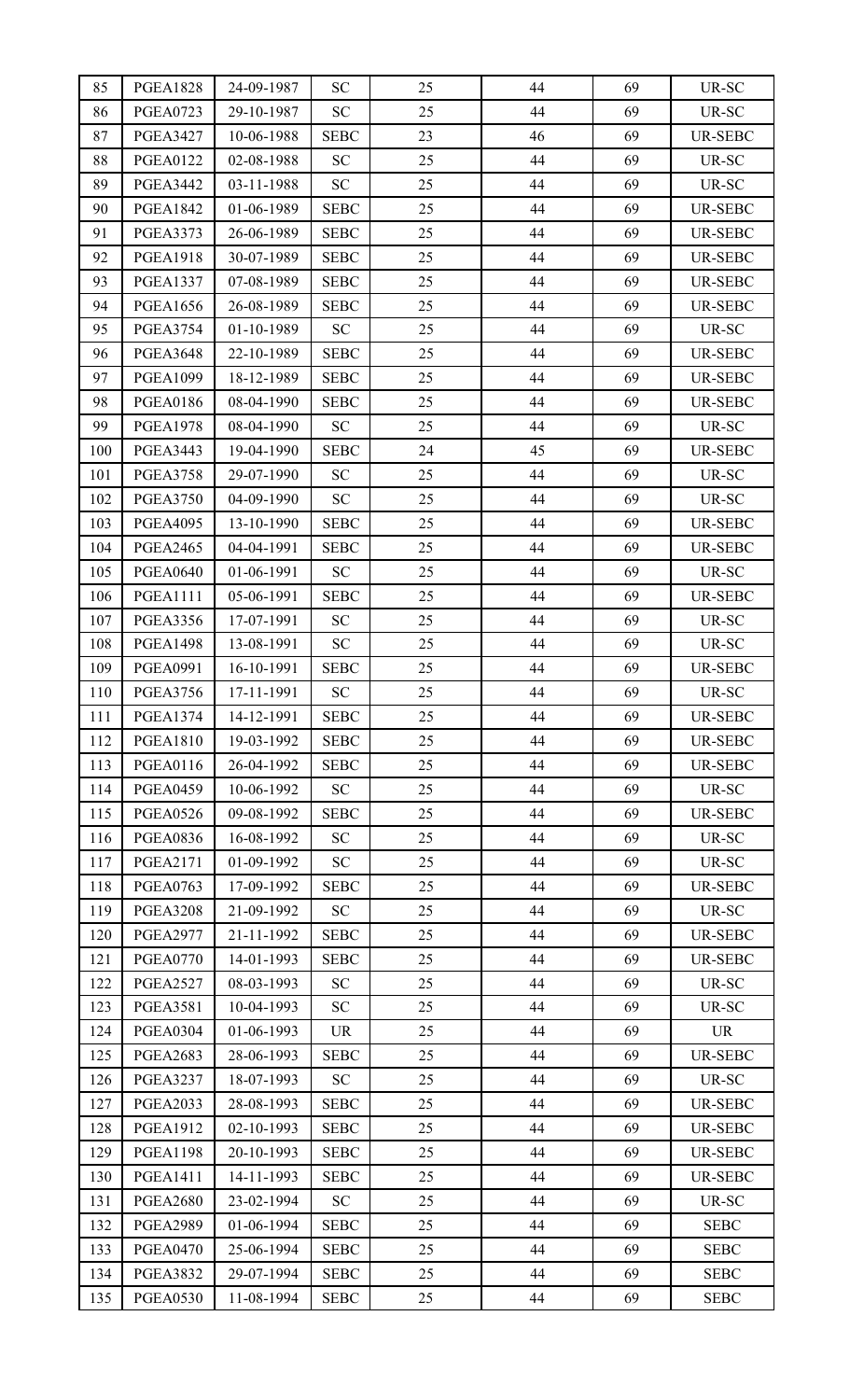| 136 | <b>PGEA3815</b> | 27-08-1994 | <b>SEBC</b> | 25 | 44 | 69 | <b>SEBC</b> |
|-----|-----------------|------------|-------------|----|----|----|-------------|
| 137 | <b>PGEA2419</b> | 28-08-1994 | <b>SEBC</b> | 25 | 44 | 69 | <b>SEBC</b> |
| 138 | <b>PGEA4152</b> | 17-11-1994 | <b>SEBC</b> | 25 | 44 | 69 | <b>SEBC</b> |
| 139 | <b>PGEA2060</b> | 09-02-1995 | <b>SEBC</b> | 25 | 44 | 69 | <b>SEBC</b> |
| 140 | <b>PGEA0516</b> | 05-04-1995 | <b>SEBC</b> | 25 | 44 | 69 | <b>SEBC</b> |
| 141 | <b>PGEA2782</b> | 10-04-1995 | <b>SEBC</b> | 25 | 44 | 69 | <b>SEBC</b> |
| 142 | <b>PGEA2780</b> | 07-07-1995 | <b>SC</b>   | 25 | 44 | 69 | SC          |
| 143 | <b>PGEA1566</b> | 08-07-1995 | <b>SEBC</b> | 25 | 44 | 69 | <b>SEBC</b> |
| 144 | <b>PGEA3656</b> | 19-07-1995 | SC          | 25 | 44 | 69 | SC          |
| 145 | <b>PGEA1866</b> | 28-07-1995 | <b>SEBC</b> | 25 | 44 | 69 | <b>SEBC</b> |
| 146 | <b>PGEA2715</b> | 17-08-1995 | SC          | 25 | 44 | 69 | SC          |
| 147 | <b>PGEA0244</b> | 28-09-1995 | <b>SEBC</b> | 25 | 44 | 69 | <b>SEBC</b> |
| 148 | <b>PGEA2703</b> | 23-12-1995 | <b>SEBC</b> | 25 | 44 | 69 | <b>SEBC</b> |
| 149 | <b>PGEA0617</b> | 13-01-1996 | <b>SEBC</b> | 25 | 44 | 69 | <b>SEBC</b> |
| 150 | <b>PGEA2335</b> | 21-01-1996 | SC          | 25 | 44 | 69 | SC          |
| 151 | <b>PGEA3054</b> | 28-03-1996 | SC          | 25 | 44 | 69 | SC          |
| 152 | <b>PGEA4171</b> | 16-05-1996 | <b>SEBC</b> | 25 | 44 | 69 | <b>SEBC</b> |
| 153 | <b>PGEA3384</b> | 01-08-1996 | <b>SEBC</b> | 25 | 44 | 69 | <b>SEBC</b> |
| 154 | <b>PGEA0546</b> | 17-08-1996 | <b>SEBC</b> | 25 | 44 | 69 | <b>SEBC</b> |
| 155 | <b>PGEA1040</b> | 27-04-1997 | <b>SEBC</b> | 25 | 44 | 69 | <b>SEBC</b> |
| 156 | <b>PGEA3878</b> | 23-05-1997 | <b>SEBC</b> | 25 | 44 | 69 | <b>SEBC</b> |
| 157 | <b>PGEA2042</b> | 01-12-1997 | <b>SEBC</b> | 25 | 44 | 69 | <b>SEBC</b> |
| 158 | <b>PGEA3903</b> | 21-03-1982 | <b>SC</b>   | 25 | 43 | 68 | <b>SC</b>   |
| 159 | <b>PGEA1735</b> | 30-10-1982 | SC          | 25 | 43 | 68 | SC          |
| 160 | <b>PGEA3083</b> | 28-12-1983 | SC          | 25 | 43 | 68 | SC          |
| 161 | <b>PGEA1635</b> | 23-02-1984 | <b>SEBC</b> | 25 | 43 | 68 | <b>SEBC</b> |
| 162 | <b>PGEA0020</b> | 18-04-1984 | <b>SC</b>   | 25 | 43 | 68 | SC          |
| 163 | <b>PGEA3408</b> | 25-01-1985 | <b>SEBC</b> | 25 | 43 | 68 | <b>SEBC</b> |
| 164 | <b>PGEA2541</b> | 01-03-1985 | <b>SEBC</b> | 25 | 43 | 68 | <b>SEBC</b> |
| 165 | <b>PGEA2297</b> | 02-01-1986 | <b>SEBC</b> | 25 | 43 | 68 | <b>SEBC</b> |
| 166 | <b>PGEA1300</b> | 09-02-1986 | <b>SEBC</b> | 25 | 43 | 68 | <b>SEBC</b> |
| 167 | <b>PGEA0933</b> | 10-10-1986 | <b>SEBC</b> | 25 | 43 | 68 | <b>SEBC</b> |
| 168 | <b>PGEA3938</b> | 04-04-1987 | <b>SEBC</b> | 25 | 43 | 68 | <b>SEBC</b> |
| 169 | <b>PGEA3706</b> | 13-04-1987 | <b>SEBC</b> | 25 | 43 | 68 | <b>SEBC</b> |
| 170 | <b>PGEA3383</b> | 15-09-1987 | <b>SEBC</b> | 25 | 43 | 68 | <b>SEBC</b> |
| 171 | <b>PGEA2533</b> | 12-10-1987 | <b>SEBC</b> | 25 | 43 | 68 | <b>SEBC</b> |
| 172 | <b>PGEA3981</b> | 15-12-1987 | <b>SEBC</b> | 25 | 43 | 68 | <b>SEBC</b> |
| 173 | <b>PGEA3545</b> | 09-03-1989 | <b>SEBC</b> | 25 | 43 | 68 | <b>SEBC</b> |
| 174 | <b>PGEA3734</b> | 30-04-1989 | <b>SEBC</b> | 25 | 43 | 68 | <b>SEBC</b> |
| 175 | <b>PGEA3310</b> | 03-06-1989 | <b>SEBC</b> | 25 | 43 | 68 | <b>SEBC</b> |
| 176 | <b>PGEA2656</b> | 20-10-1989 | <b>SEBC</b> | 25 | 43 | 68 | <b>SEBC</b> |
| 177 | <b>PGEA3124</b> | 30-12-1989 | <b>SEBC</b> | 25 | 43 | 68 | <b>SEBC</b> |
| 178 | <b>PGEA3301</b> | 25-09-1990 | <b>SEBC</b> | 25 | 43 | 68 | <b>SEBC</b> |
| 179 | <b>PGEA1204</b> | 05-12-1990 | <b>SEBC</b> | 25 | 43 | 68 | <b>SEBC</b> |
| 180 | <b>PGEA2958</b> | 12-02-1991 | <b>SEBC</b> | 25 | 43 | 68 | <b>SEBC</b> |
| 181 | <b>PGEA1955</b> | 20-03-1991 | <b>SEBC</b> | 25 | 43 | 68 | <b>SEBC</b> |
| 182 | <b>PGEA2907</b> | 14-05-1991 | <b>SEBC</b> | 25 | 43 | 68 | <b>SEBC</b> |
| 183 | <b>PGEA3151</b> | 08-10-1991 | <b>SEBC</b> | 25 | 43 | 68 | <b>SEBC</b> |
| 184 | <b>PGEA1894</b> | 16-12-1991 | <b>SEBC</b> | 25 | 43 | 68 | <b>SEBC</b> |
| 185 | <b>PGEA0861</b> | 14-02-1992 | <b>SEBC</b> | 25 | 43 | 68 | <b>SEBC</b> |
| 186 | <b>PGEA4043</b> | 30-04-1992 | <b>SEBC</b> | 25 | 43 | 68 | <b>SEBC</b> |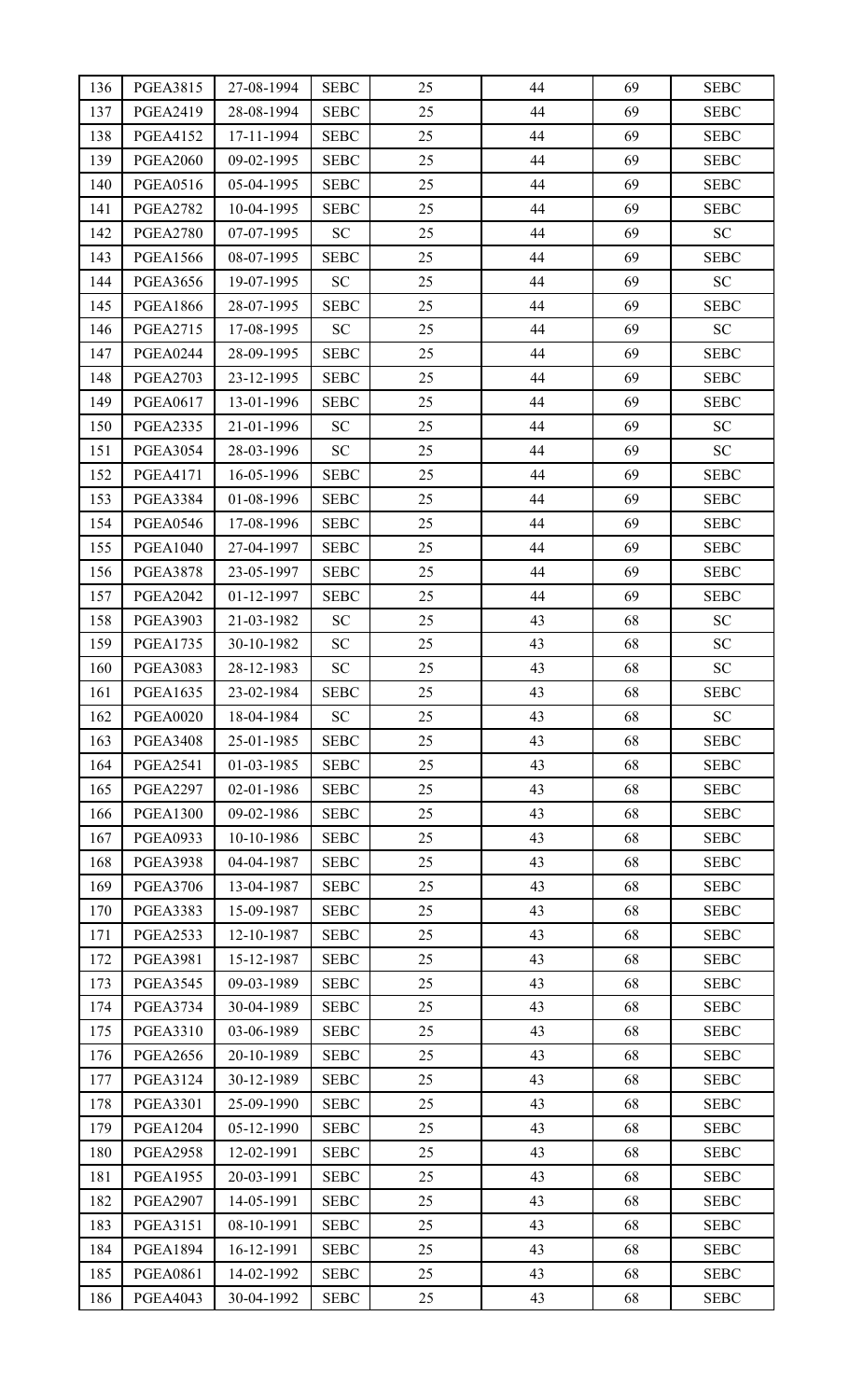| 187 | <b>PGEA1499</b> | 20-12-1992 | <b>SEBC</b> | 25 | 43 | 68 | <b>SEBC</b> |
|-----|-----------------|------------|-------------|----|----|----|-------------|
| 188 | <b>PGEA0668</b> | 08-01-1993 | <b>SEBC</b> | 25 | 43 | 68 | <b>SEBC</b> |
| 189 | <b>PGEA2606</b> | 20-06-1993 | <b>SEBC</b> | 25 | 43 | 68 | <b>SEBC</b> |
| 190 | <b>PGEA3516</b> | 17-11-1993 | <b>SEBC</b> | 25 | 43 | 68 | <b>SEBC</b> |
| 191 | <b>PGEA1445</b> | 27-01-1994 | <b>SEBC</b> | 25 | 43 | 68 | <b>SEBC</b> |
| 192 | <b>PGEA2166</b> | 03-02-1994 | <b>SEBC</b> | 25 | 43 | 68 | <b>SEBC</b> |
| 193 | <b>PGEA0228</b> | 01-06-1994 | <b>SEBC</b> | 25 | 43 | 68 | <b>SEBC</b> |
| 194 | <b>PGEA1059</b> | 01-06-1994 | <b>SEBC</b> | 25 | 43 | 68 | <b>SEBC</b> |
| 195 | <b>PGEA2057</b> | 20-09-1994 | <b>SEBC</b> | 25 | 43 | 68 | <b>SEBC</b> |
| 196 | <b>PGEA0554</b> | 02-12-1994 | <b>SEBC</b> | 25 | 43 | 68 | <b>SEBC</b> |
| 197 | <b>PGEA3677</b> | 12-12-1994 | <b>SEBC</b> | 25 | 43 | 68 | <b>SEBC</b> |
| 198 | <b>PGEA4051</b> | 06-02-1995 | <b>SEBC</b> | 25 | 43 | 68 | <b>SEBC</b> |
| 199 | <b>PGEA0518</b> | 09-03-1995 | <b>SEBC</b> | 25 | 43 | 68 | <b>SEBC</b> |
| 200 | <b>PGEA3643</b> | 10-03-1995 | <b>SEBC</b> | 25 | 43 | 68 | <b>SEBC</b> |
| 201 | <b>PGEA4079</b> | 01-06-1995 | <b>SEBC</b> | 25 | 43 | 68 | <b>SEBC</b> |
| 202 | <b>PGEA4160</b> | 28-07-1995 | <b>SEBC</b> | 25 | 43 | 68 | <b>SEBC</b> |
| 203 | <b>PGEA1618</b> | 14-08-1995 | <b>SEBC</b> | 25 | 43 | 68 | <b>SEBC</b> |
| 204 | <b>PGEA1447</b> | 19-08-1995 | <b>SEBC</b> | 25 | 43 | 68 | <b>SEBC</b> |
| 205 | <b>PGEA1571</b> | 24-09-1995 | <b>SEBC</b> | 25 | 43 | 68 | <b>SEBC</b> |
| 206 | <b>PGEA1195</b> | 03-10-1995 | <b>SEBC</b> | 25 | 43 | 68 | <b>SEBC</b> |
| 207 | <b>PGEA3542</b> | 13-01-1996 | <b>SEBC</b> | 25 | 43 | 68 | <b>SEBC</b> |
| 208 | <b>PGEA1616</b> | 17-01-1996 | <b>SEBC</b> | 25 | 43 | 68 | <b>SEBC</b> |
| 209 | <b>PGEA3854</b> | 17-05-1996 | <b>SEBC</b> | 25 | 43 | 68 | <b>SEBC</b> |
| 210 | <b>PGEA3348</b> | 11-06-1996 | <b>SEBC</b> | 25 | 43 | 68 | <b>SEBC</b> |
| 211 | <b>PGEA0895</b> | 18-06-1996 | <b>SEBC</b> | 25 | 43 | 68 | <b>SEBC</b> |
| 212 | <b>PGEA2054</b> | 03-07-1996 | <b>SEBC</b> | 25 | 43 | 68 | <b>SEBC</b> |
| 213 | <b>PGEA2914</b> | 25-08-1996 | <b>SEBC</b> | 25 | 43 | 68 | <b>SEBC</b> |
| 214 | <b>PGEA3043</b> | 07-09-1996 | <b>SEBC</b> | 25 | 43 | 68 | <b>SEBC</b> |
| 215 | <b>PGEA2727</b> | 24-09-1996 | <b>SEBC</b> | 25 | 43 | 68 | <b>SEBC</b> |
| 216 | <b>PGEA2913</b> | 17-10-1996 | <b>SEBC</b> | 25 | 43 | 68 | <b>SEBC</b> |
| 217 | <b>PGEA3554</b> | 05-12-1996 | <b>SEBC</b> | 25 | 43 | 68 | <b>SEBC</b> |
| 218 | <b>PGEA1551</b> | 17-12-1996 | <b>SEBC</b> | 25 | 43 | 68 | <b>SEBC</b> |
| 219 | <b>PGEA1684</b> | 06-01-1997 | <b>SEBC</b> | 25 | 43 | 68 | <b>SEBC</b> |
| 220 | <b>PGEA1679</b> | 30-07-1997 | <b>SEBC</b> | 25 | 43 | 68 | <b>SEBC</b> |
| 221 | <b>PGEA3530</b> | 25-08-1997 | <b>SEBC</b> | 25 | 43 | 68 | <b>SEBC</b> |
| 222 | <b>PGEA2124</b> | 06-05-1998 | <b>SEBC</b> | 24 | 44 | 68 | <b>SEBC</b> |
| 223 | <b>PGEA3159</b> | 03-08-1998 | <b>SEBC</b> | 25 | 43 | 68 | <b>SEBC</b> |
| 224 | <b>PGEA1613</b> | 06-08-1999 | <b>SEBC</b> | 25 | 43 | 68 | <b>SEBC</b> |
| 225 | <b>PGEA1229</b> | 25-08-1982 | <b>SEBC</b> | 25 | 42 | 67 | <b>SEBC</b> |
| 226 | <b>PGEA0019</b> | 13-06-1983 | <b>SEBC</b> | 25 | 42 | 67 | <b>SEBC</b> |
| 227 | <b>PGEA1741</b> | 28-05-1984 | <b>SEBC</b> | 25 | 42 | 67 | <b>SEBC</b> |
| 228 | <b>PGEA2448</b> | 11-11-1985 | <b>SEBC</b> | 22 | 45 | 67 | <b>SEBC</b> |
| 229 | <b>PGEA1323</b> | 30-01-1986 | <b>SEBC</b> | 25 | 42 | 67 | <b>SEBC</b> |
| 230 | <b>PGEA2502</b> | 24-02-1986 | <b>SEBC</b> | 23 | 44 | 67 | <b>SEBC</b> |
| 231 | <b>PGEA3111</b> | 24-06-1986 | <b>SEBC</b> | 25 | 42 | 67 | <b>SEBC</b> |
| 232 | <b>PGEA3031</b> | 02-07-1986 | <b>SEBC</b> | 25 | 42 | 67 | <b>SEBC</b> |
| 233 | <b>PGEA2801</b> | 14-07-1986 | <b>SEBC</b> | 25 | 42 | 67 | <b>SEBC</b> |
| 234 | <b>PGEA2944</b> | 11-12-1986 | <b>SEBC</b> | 25 | 42 | 67 | <b>SEBC</b> |
| 235 | <b>PGEA1258</b> | 18-04-1987 | <b>SEBC</b> | 25 | 42 | 67 | <b>SEBC</b> |
| 236 | <b>PGEA0934</b> | 21-05-1987 | <b>SEBC</b> | 25 | 42 | 67 | <b>SEBC</b> |
| 237 | <b>PGEA3485</b> | 27-06-1987 | <b>SEBC</b> | 24 | 43 | 67 | <b>SEBC</b> |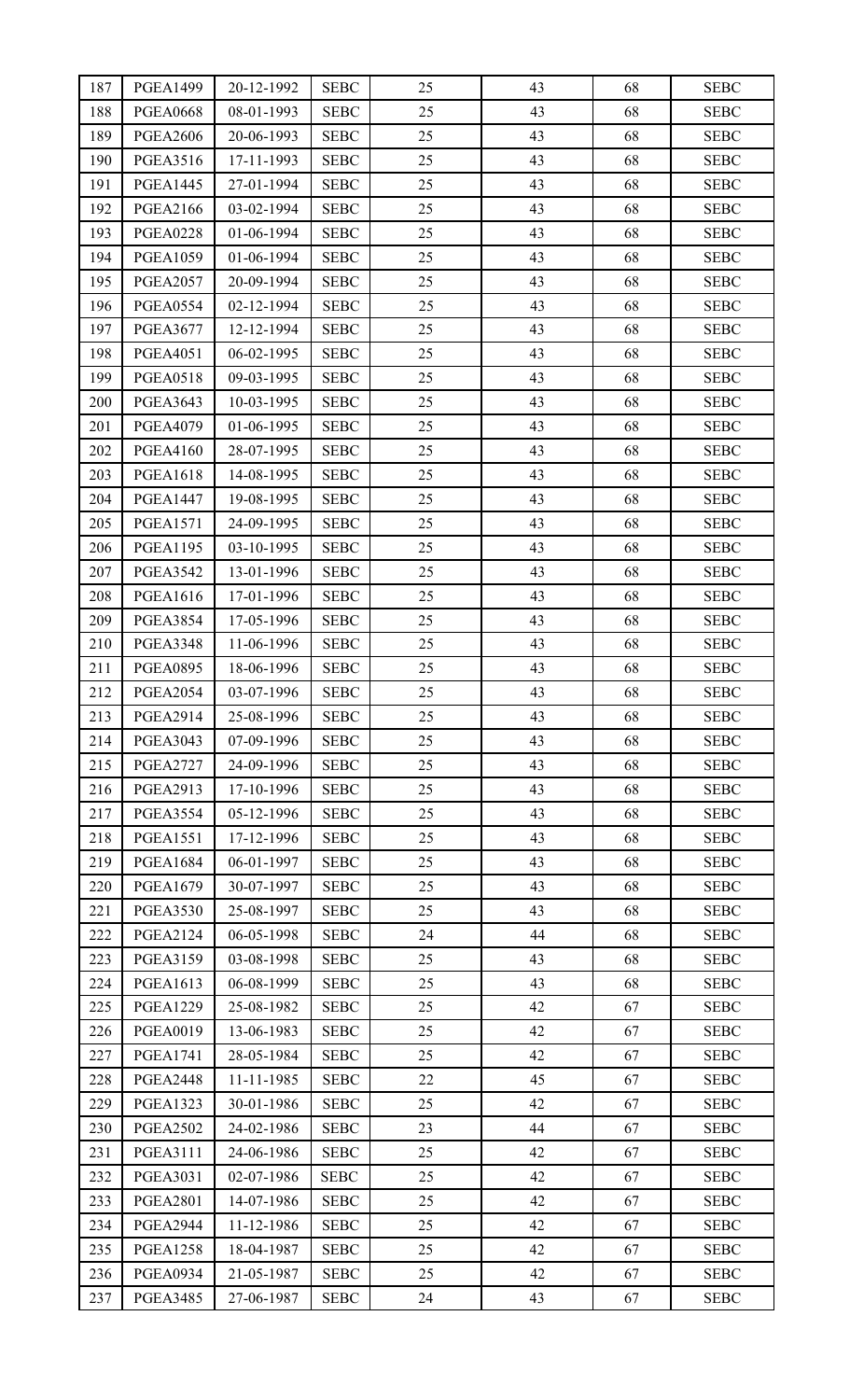| 238        | <b>PGEA1895</b> | 21-11-1987 | <b>SEBC</b>        | 25       | 42       | 67 | <b>SEBC</b>        |
|------------|-----------------|------------|--------------------|----------|----------|----|--------------------|
| 239        | <b>PGEA0076</b> | 30-12-1987 | <b>SEBC</b>        | 25       | 42       | 67 | <b>SEBC</b>        |
| 240        | <b>PGEA2400</b> | 11-03-1988 | <b>SEBC</b>        | 24       | 43       | 67 | <b>SEBC</b>        |
| 241        | <b>PGEA2848</b> | 22-01-1995 | <b>ST</b>          | 25       | 40       | 65 | ${\cal S}{\cal T}$ |
| 242        | <b>PGEA2351</b> | 25-04-1995 | ST                 | 25       | 40       | 65 | ${\cal S}{\cal T}$ |
| 243        | <b>PGEA3347</b> | 05-08-1995 | <b>ST</b>          | 25       | 40       | 65 | ${\cal S}{\cal T}$ |
| 244        | <b>PGEA1730</b> | 27-06-1997 | ST                 | 25       | 40       | 65 | ${\cal S}{\cal T}$ |
| 245        | <b>PGEA4174</b> | 24-07-1981 | <b>ST</b>          | 25       | 39       | 64 | ${\cal S}{\cal T}$ |
| 246        | <b>PGEA0436</b> | 01-06-1982 | <b>ST</b>          | 25       | 39       | 64 | <b>ST</b>          |
| 247        | <b>PGEA0768</b> | 12-05-1983 | ST                 | 25       | 39       | 64 | ${\cal S}{\cal T}$ |
| 248        | <b>PGEA0357</b> | 01-06-1984 | ${\cal S}{\cal T}$ | 22       | 42       | 64 | ${\cal S}{\cal T}$ |
| 249        | <b>PGEA1218</b> | 09-07-1984 | ST                 | 25       | 39       | 64 | ${\cal S}{\cal T}$ |
| 250        | <b>PGEA0575</b> | 22-11-1984 | <b>ST</b>          | 25       | 39       | 64 | ${\cal S}{\cal T}$ |
| 251        | <b>PGEA1440</b> | 20-03-1985 | ST                 | 25       | 39       | 64 | ${\cal S}{\cal T}$ |
| 252        | <b>PGEA1231</b> | 01-06-1985 | <b>ST</b>          | 25       | 39       | 64 | ${\cal S}{\cal T}$ |
| 253        | <b>PGEA0793</b> | 01-06-1985 | <b>ST</b>          | 25       | 39       | 64 | ${\cal S}{\cal T}$ |
| 254        | <b>PGEA1690</b> | 09-04-1986 | ST                 | 25       | 39       | 64 | <b>ST</b>          |
| 255        | <b>PGEA2135</b> | 11-04-1986 | <b>ST</b>          | 25       | 39       | 64 | ${\cal S}{\cal T}$ |
| 256        | <b>PGEA2751</b> | 10-05-1986 | <b>ST</b>          | 25       | 39       | 64 | ${\cal S}{\cal T}$ |
| 257        | <b>PGEA1874</b> | 15-06-1986 | ${\cal S}{\cal T}$ | 25       | 39       | 64 | ${\cal S}{\cal T}$ |
| 258        | <b>PGEA3966</b> | 23-04-1987 | ST                 | 25       | 39       | 64 | ${\cal S}{\cal T}$ |
| 259        | <b>PGEA0354</b> | 30-04-1987 | <b>ST</b>          | 25       | 39       | 64 | ${\cal S}{\cal T}$ |
| 260        | <b>PGEA3729</b> | 01-06-1987 | ST                 | 25       | 39       | 64 | ${\cal S}{\cal T}$ |
| 261        | <b>PGEA1084</b> | 01-06-1987 | <b>ST</b>          | 25       | 39       | 64 | ${\cal S}{\cal T}$ |
| 262        | <b>PGEA3473</b> | 01-07-1987 | ST                 | 25       | 39       | 64 | ${\cal S}{\cal T}$ |
| 263        | <b>PGEA1100</b> | 10-07-1987 | ST                 | 25       | 39       | 64 | ${\cal S}{\cal T}$ |
| 264        | <b>PGEA0935</b> | 25-07-1987 | <b>ST</b>          | 25       | 39       | 64 | <b>ST</b>          |
| 265        | <b>PGEA2104</b> | 21-10-1987 | ST                 | 25       | 39       | 64 | ${\cal S}{\cal T}$ |
| 266        | <b>PGEA0667</b> | 01-05-1988 | <b>ST</b>          | 25       | 39       | 64 | ${\cal S}{\cal T}$ |
| 267        | <b>PGEA1680</b> | 18-06-1988 | ST                 | 25       | 39       | 64 | ${\cal S}{\cal T}$ |
| 268        | <b>PGEA3150</b> | 20-04-1989 | ST                 | 25       | 39       | 64 | ${\cal S}{\cal T}$ |
| 269        | <b>PGEA1745</b> | 01-06-1989 | <b>ST</b>          | 25       | 39       | 64 | <b>ST</b>          |
| 270        | <b>PGEA4010</b> | 01-06-1989 | <b>ST</b>          | 25       | 39       | 64 | ${\cal S}{\cal T}$ |
| 271        | <b>PGEA3794</b> | 13-07-1989 | ST                 | 25       | 39       | 64 | ${\cal S}{\cal T}$ |
| 272        | <b>PGEA0885</b> | 31-08-1994 | EWS                | 25       | 36       | 61 | EWS                |
| 273        | <b>PGEA1462</b> | 07-04-1996 | <b>EWS</b>         | 25       | 36       | 61 | EWS                |
| 274        | <b>PGEA2293</b> | 06-08-1981 | EWS                | 25       | 35       | 60 | EWS                |
| 275        | <b>PGEA0334</b> | 22-02-1983 | EWS                | 25       | 35       | 60 | EWS                |
| 276        | <b>PGEA0356</b> | 15-04-1986 | EWS                | 25       | 35       | 60 | EWS                |
| 277        | <b>PGEA1330</b> | 29-09-1987 | EWS                | 25       | 35       | 60 | EWS                |
| 278        | <b>PGEA1313</b> | 04-04-1988 | EWS                | 25       | 35       | 60 | EWS                |
| 279        | <b>PGEA0830</b> | 15-01-1989 | EWS                | 25       | 35       | 60 | EWS                |
| 280        | <b>PGEA0943</b> | 18-03-1989 | EWS                | 25       | 35       | 60 | EWS                |
| 281        | <b>PGEA2670</b> | 21-01-1990 | EWS                | 25       | 35       | 60 | EWS                |
| 282        | <b>PGEA2645</b> | 02-04-1990 | EWS                | 25       | 35       | 60 | EWS                |
| 283        | <b>PGEA0779</b> | 11-06-1991 | EWS                | 25       | 35       | 60 | EWS                |
| 284        | <b>PGEA1011</b> | 16-07-1991 | EWS                | 25       | 35       | 60 | EWS                |
| 285        | <b>PGEA2906</b> | 08-08-1993 | EWS                | 25<br>25 | 35<br>35 | 60 | EWS                |
| 286<br>287 | <b>PGEA0875</b> | 30-12-1993 | EWS                | 25       | 35       | 60 | EWS                |
|            | <b>PGEA3786</b> | 25-05-1994 | EWS                |          |          | 60 | EWS                |
| 288        | <b>PGEA1517</b> | 23-03-1996 | EWS                | 25       | 35       | 60 | EWS                |